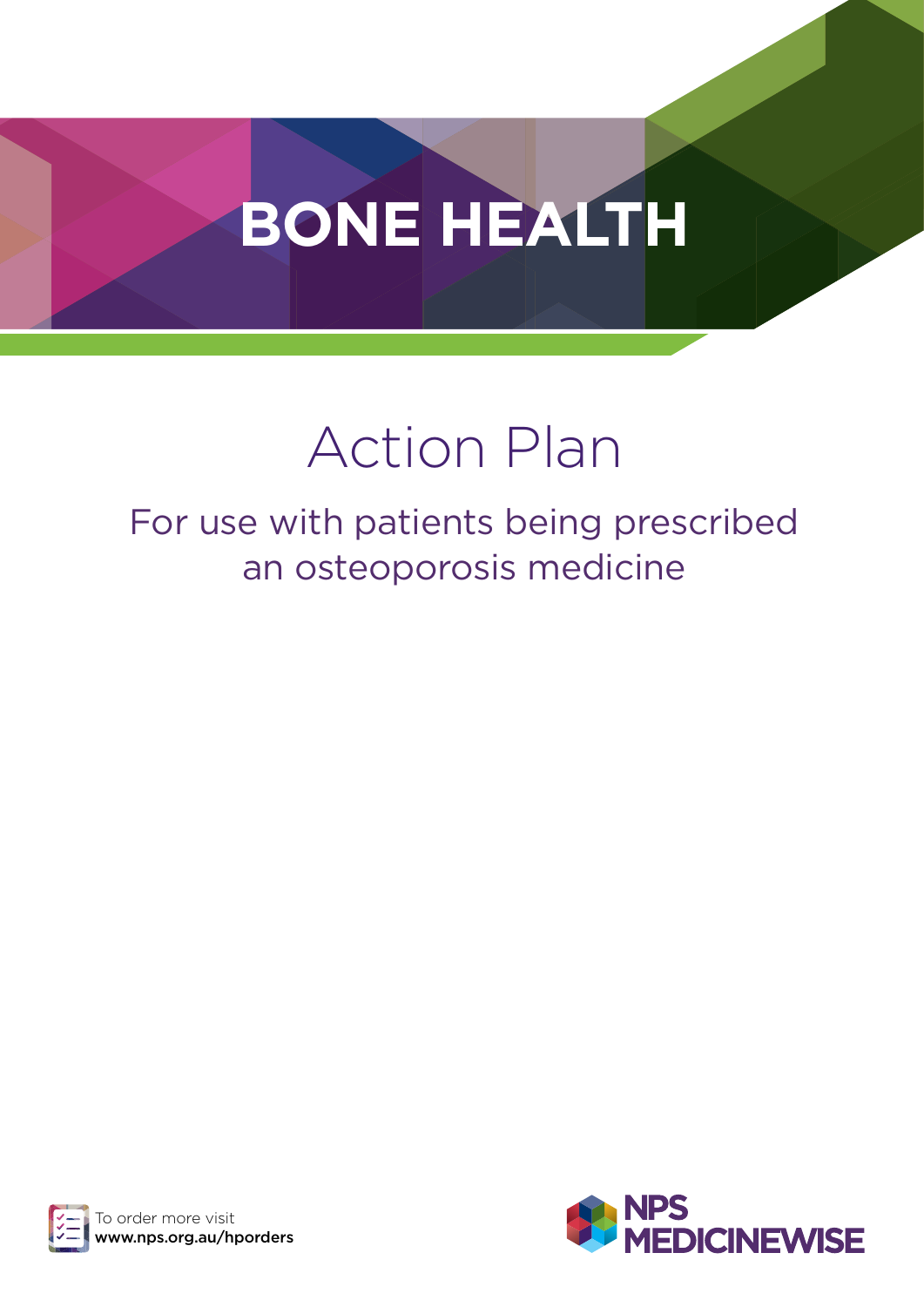## **INFORMATION FOR HEALTH PROFESSIONALS**

## About this tool

The tool is designed to be used with patients prescribed osteoporosis medicines – according to Australian clinical guidelines.

It can be used to facilitate discussions with patients about the benefits of recommended treatments and associated medicines safety issues, and to promote adherence.

## For patients at high risk of fracture, osteoporosis medicines are the preferred option

In patients with and without prior minimal trauma fracture, osteoporosis medicines reduce vertebral fractures by 30%–70% and non-vertebral fractures by 30%–50%.<sup>1</sup>

Osteoporosis medicines are recommended for patients:<sup>2-4</sup>

- $\triangleright$  with minimal trauma fracture (vertebral or non-vertebral)
- $\triangleright$  with a T-score < -2.5 who have other clinical risk factors present
- on oral corticosteroid therapy of > 5.0 mg/day or  $\triangleright$ equivalent, or high doses of inhaled corticosteroids, for at least 3 months, with a T-score < –1.0
- aged > 65 years with a T-score of –2.0 to –2.5 and other risk factors present.

PBS subsidy may apply. Go to www.pbs.gov.au for full list of restrictions.

Osteoporosis medicines are generally well tolerated.<sup>4</sup> Some serious adverse effects have been associated with longterm use but these are rare occurrences.<sup>1,4,5</sup>

## Poor adherence reduces clinical benefit

- К Poor adherence to osteoporosis medicines is associated with significantly higher risk of fracture and hospitalisation, and higher medical costs.6
- At least 40% of those taking osteoporosis medicines are insufficiently adherent to obtain full clinical benefit.<sup>7</sup>
- **Patients who take less than 50% of their prescribed** medicines have the same fracture risk as untreated patients.8
- After starting treatment, osteoporosis medicines take 6–12 months to reduce fracture risk.9

Reasons for poor adherence include gaps in patient knowledge about the risks associated with osteoporosis and patient concerns about the effectiveness and safety of osteoporosis medicines.9

## Other lifestyle considerations

- **EXECUTE:** Lifestyle changes remain important aspects of osteoporosis prevention.10
- Ensure adequate intake of calcium and levels of vitamin  $D<sup>4,5</sup>$

## Recommended daily calcium intake\*4,5

1,000 mg for women  $\leq$  50 years and men  $\leq$  70 years 1,300 mg for women > 50 years and men > 70 years

## Recommended levels of serum 25-hydroxyvitamin D concentration (25[OH]D)4

≥ 50 nmol/L at end of winter or early spring in general population

≥ 75 nmol/L in people diagnosed with osteoporosis

For more details on selecting osteoporosis medicines, effectiveness, potential harms, medicines adherence and monitoring, go to www.nps.org.au/osteoporosis.

\* Only consider oral calcium supplements if dietary intake is insufficient. Calcium supplements have been associated with increased risk of MI and stroke. Balance the benefits of calcium supplements with the risk of potential cardiovascular adverse effects.

REFERENCES

**REFERENCES** 

## To re-order visit www.nps.org.au/hporders

For a downloadable PDF visit www.nps.org.au/bone-health-action-plan For more information and resources visit www.nps.org.au/osteoporosis

- 1. Scottish Intercollegiate Guidelines Network. Management of osteoporosis and the prevention of fragility fractures. A national clinical guideline. Edinburgh, 2015.
- 2. Osteoporosis Australia. What you need to know about osteoporosis. Australia: Osteoporosis Australia, 2014. http:// www.osteoporosis.org.au/sites/default/files/files/oa\_medical\_ brochure\_2nd\_ed.pdf (accessed 10 June 2015).
- 3. Osteoporosis Australia. Bone density testing in general practice. Sydney: Osteoporosis Australia, 2015. http://www.osteoporosis. org.au/sites/default/files/files/Bone%20Density%20Testing%20 in%20General%20Practice.pdf (accessed 26 June 2015).
- 4. Therapeutic Guidelines. Osteoporosis. Melbourne: Therapeutic Guidelines Limited, 2015. http://online.tg.org.au/ip/desktop/ index.htm (accessed 14 May 2015).
- 5. The Royal Australian College of General Practitioners. Clinical guideline for the prevention and treatment of osteoporosis in

postmenopausal women and older men. Melbourne: RACGP, 2010. http://www.racgp.org.au/download/documents/ Guidelines/Musculoskeletal/racgp\_osteo\_guideline.pdf (accessed 30 April 2015).

- 6. Halpern R, et al. J Manag Care Pharm 2011;17:25-39.
- 7. Australian Institute of Health and Welfare. Use of antiresorptive agents for osteoporosis management. Canberra: AIHW, 2011.
- 8. Siris ES, et al. Mayo Clin Proc 2006;81:1013-22.
- 9. Rigby D. The Australian Journal of Pharmacy 2013;94:44-6.
- 10. The Royal Australian College of General Practitioners. Guidelines for preventive activities in general practice. Melbourne: RACGP, 2012. http://www.racgp.org.au/yourpractice/guidelines/redbook/osteoporosis/ (accessed 30 April 2015).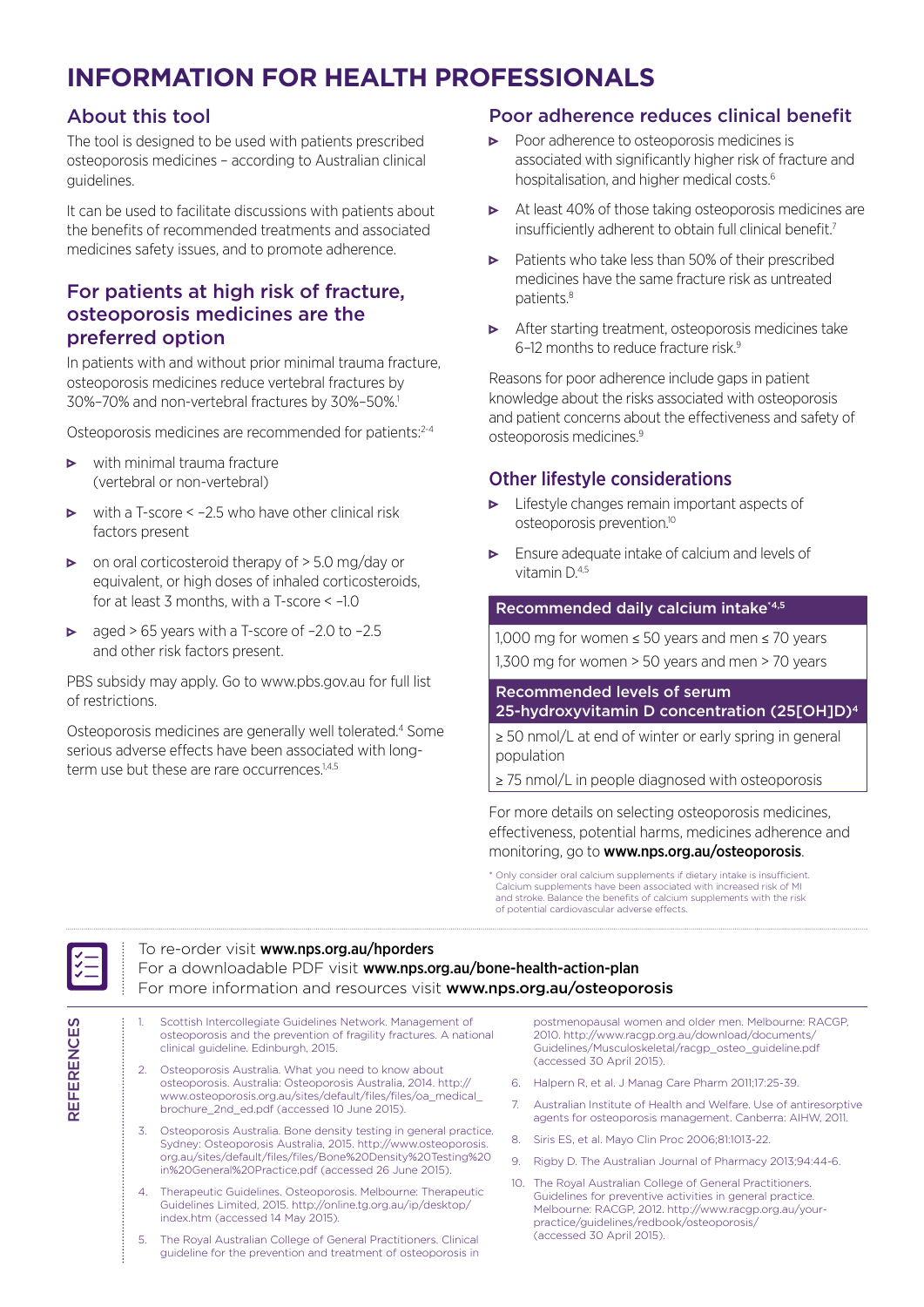## **MANAGING YOUR BONE HEALTH: INFORMATION FOR PATIENTS**

|                                                                              | Patient name: will be a series of the contract of the contract of the contract of the contract of the contract of the contract of the contract of the contract of the contract of the contract of the contract of the contract | Date: $\frac{1}{2}$ / $\frac{1}{2}$ / $\frac{1}{2}$ |
|------------------------------------------------------------------------------|--------------------------------------------------------------------------------------------------------------------------------------------------------------------------------------------------------------------------------|-----------------------------------------------------|
| Tick $\blacksquare$ where appropriate                                        |                                                                                                                                                                                                                                |                                                     |
| You have been prescribed an osteoporosis medicine because:                   |                                                                                                                                                                                                                                |                                                     |
| $\Box$ you have had a fracture caused by a minor fall or injury              |                                                                                                                                                                                                                                |                                                     |
| $\Box$ you have been diagnosed with osteoporosis but have not had a fracture |                                                                                                                                                                                                                                |                                                     |
|                                                                              | $\Box$ you are taking medicines that may cause osteoporosis (eg, corticosteroids)                                                                                                                                              |                                                     |
| You have been prescribed:                                                    | <b>Dosage and advice</b>                                                                                                                                                                                                       |                                                     |
| $\Box$ Bisphosphonate<br>(alendronate, risedronate,<br>zoledronic acid)      |                                                                                                                                                                                                                                |                                                     |
| $\Box$ Denosumab                                                             |                                                                                                                                                                                                                                |                                                     |
| $\Box$ Raloxifene                                                            |                                                                                                                                                                                                                                |                                                     |
| $\Box$ Strontium ranelate                                                    |                                                                                                                                                                                                                                |                                                     |
| $\Box$ Teriparatide                                                          |                                                                                                                                                                                                                                |                                                     |
|                                                                              | It is important to take your medicine as advised by your health professional.                                                                                                                                                  |                                                     |
|                                                                              | You need adequate levels of calcium and vitamin D for your medicines to be effective.                                                                                                                                          |                                                     |
| <b>Calcium intake:</b>                                                       | <b>Advice</b>                                                                                                                                                                                                                  |                                                     |
| $\Box$ Maintain current calcium intake                                       |                                                                                                                                                                                                                                |                                                     |
| $\Box$ Increase dietary intake of calcium                                    |                                                                                                                                                                                                                                |                                                     |
| □ Calcium supplements                                                        |                                                                                                                                                                                                                                |                                                     |
|                                                                              | It is better to get your recommended daily calcium intake from diet than from supplements                                                                                                                                      |                                                     |
| <b>Vitamin D levels:</b>                                                     |                                                                                                                                                                                                                                |                                                     |
| □ Get your recommended daily<br>sun exposure                                 |                                                                                                                                                                                                                                |                                                     |
|                                                                              | For more information go to www.cancer.org.au/preventing-cancer/sun-protection/vitamin-d                                                                                                                                        |                                                     |

□ Vitamin D supplements

Review date: \_\_\_\_\_ /\_\_\_\_ / \_\_\_\_\_ Date of follow up test: \_\_\_\_ / \_\_\_\_ / \_\_\_\_\_

Signature:

| <b>Practice stamp:</b> |  |
|------------------------|--|
|                        |  |
|                        |  |
|                        |  |